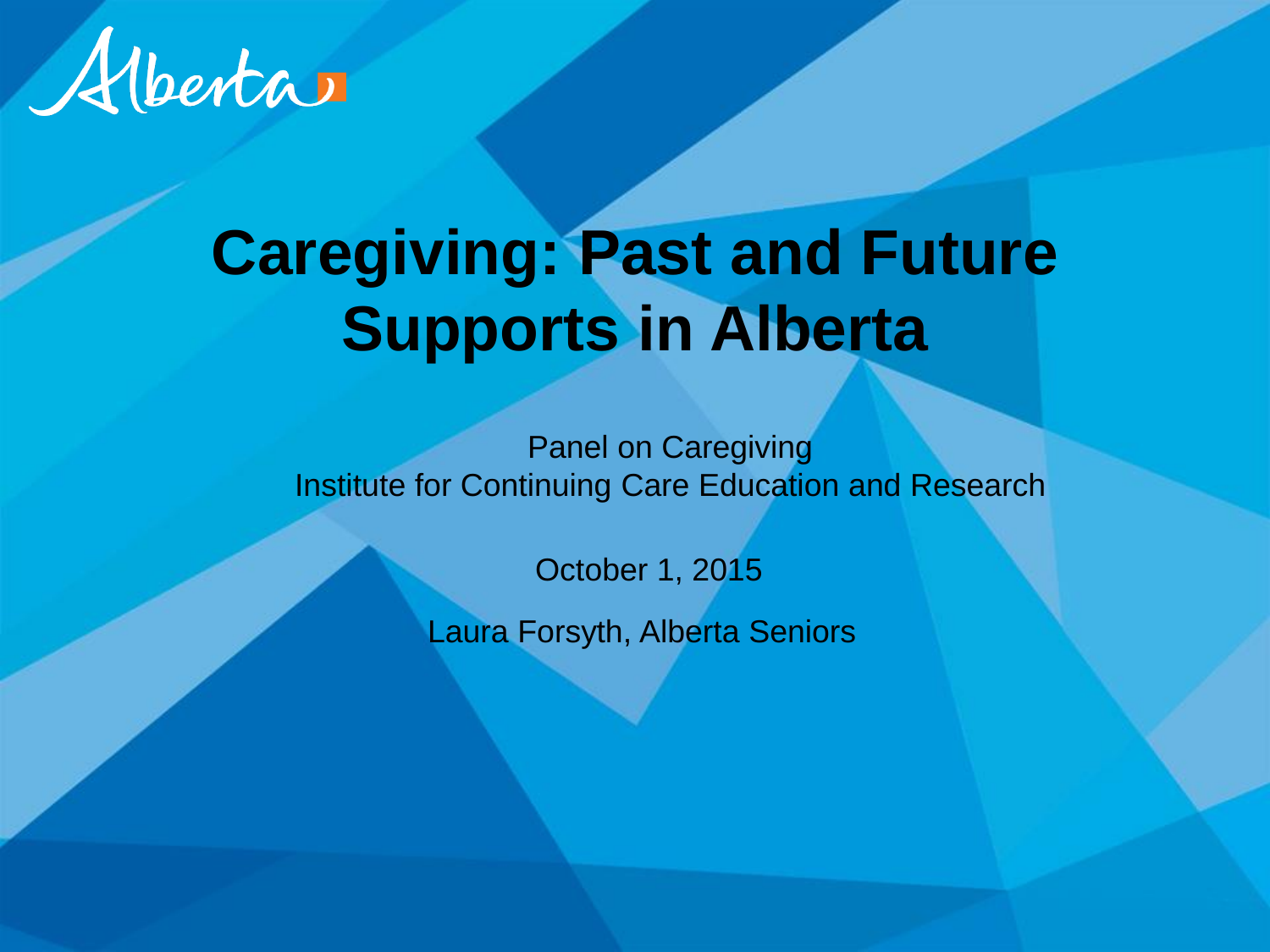#### **Supporting the health and well-being of caregivers**

- Aging Population Policy Framework
- Continuing Care Strategy: Aging in the Right Place
- Palliative and End of Life Care Framework (AHS)

#### **In Development …**

- Alberta Dementia Strategy and Action Plan
- Alberta Home and Community Care Program: Directional Policy
- Continuing Care Strategy and Action Plan
- Mental Health Review
- AHS Caregiver Strategy







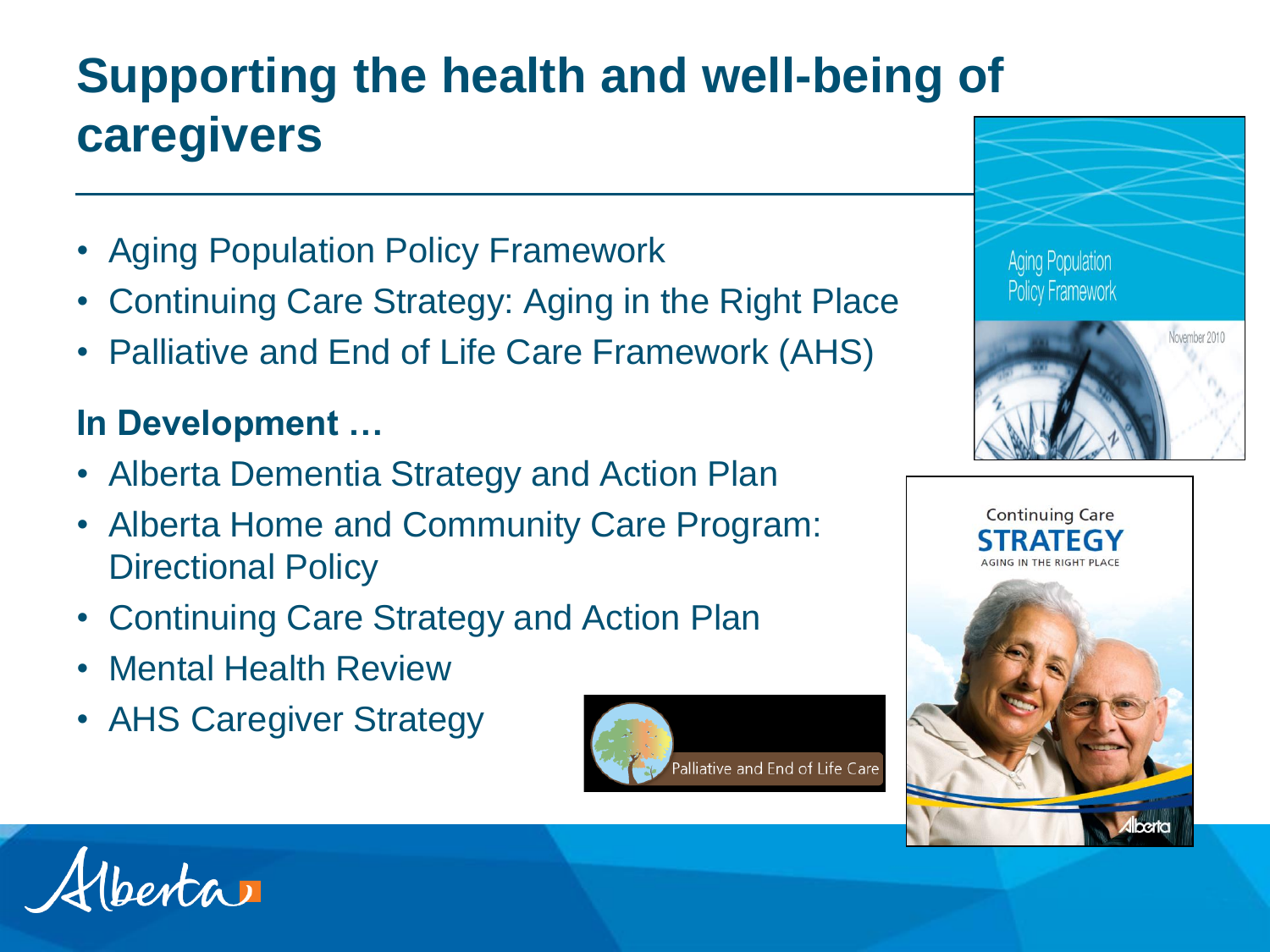### **Caregiver Supports Alberta Health Services**

- Family Caregiver Centre
- Home Care Program
- Adult Day Programs



- Caregiver Support and Enhanced Respite demonstration project
- Self-managed Care Program
- HealthLink
- Dementia Link
- Destination Home
	- Caregiver College
	- Dementia Care Team provides Caregiver Supports

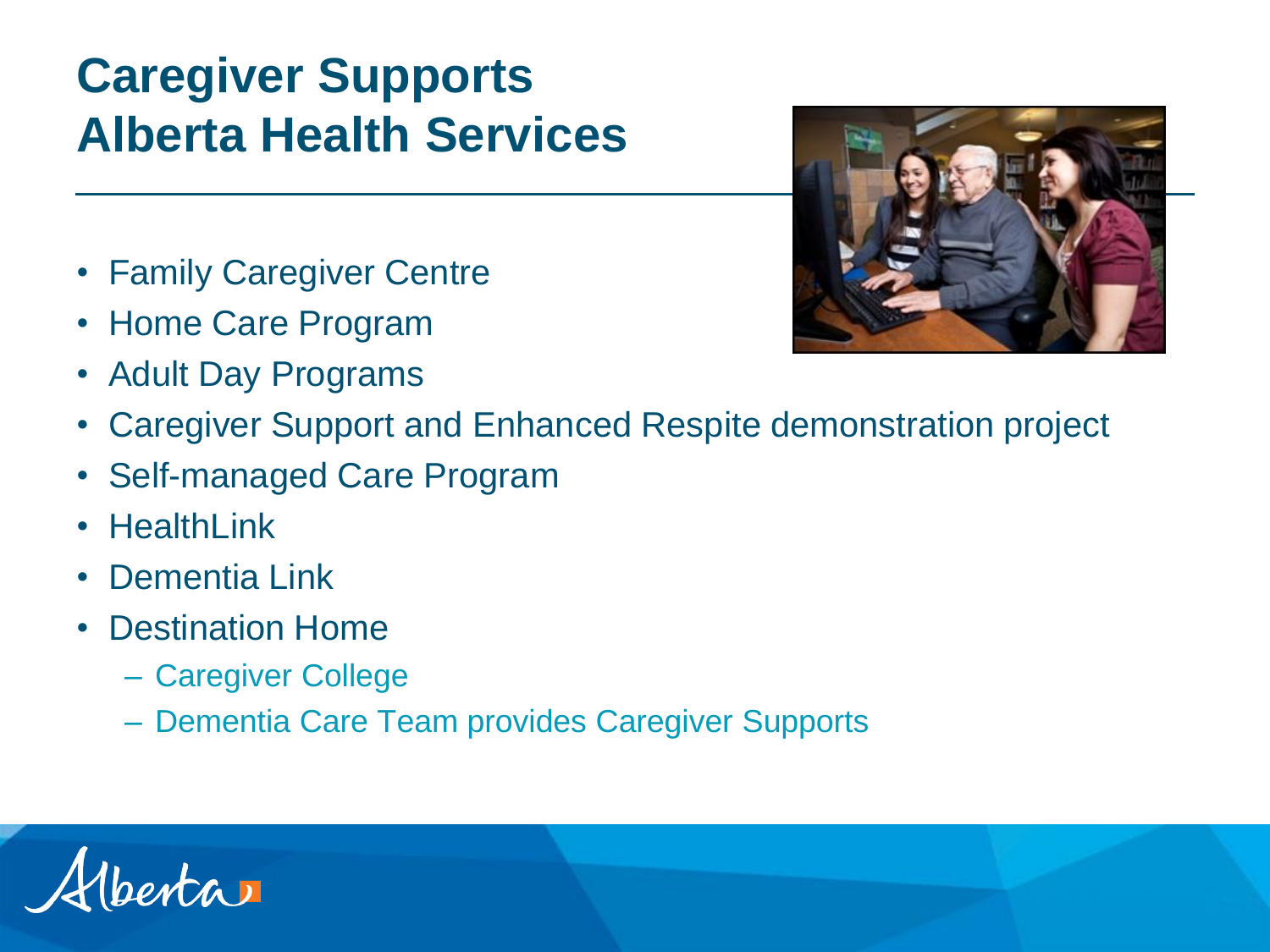# **Other Government Initiatives**

- Service Provider Guide to Understanding the Impact of Caregiving
- Special Needs Assistance for Seniors
- Compassionate Care Leave
- Federal/Provincial/Territorial Initiatives
	- Jurisdictional scan of supports for older employed caregivers (2013)
	- HRPA Pre-conference event panel discussion on older workers and caregiving (January 2014)
	- Work and Care Webinars for employers and caregivers (Sept 2014)
	- Caregiver Readiness development of resources, including a video, checklist, tip sheet, and promotional kit (current project)
- Health Care Innovation Working Group
	- Supporting Canadians Living With Dementia Forum Oct 23

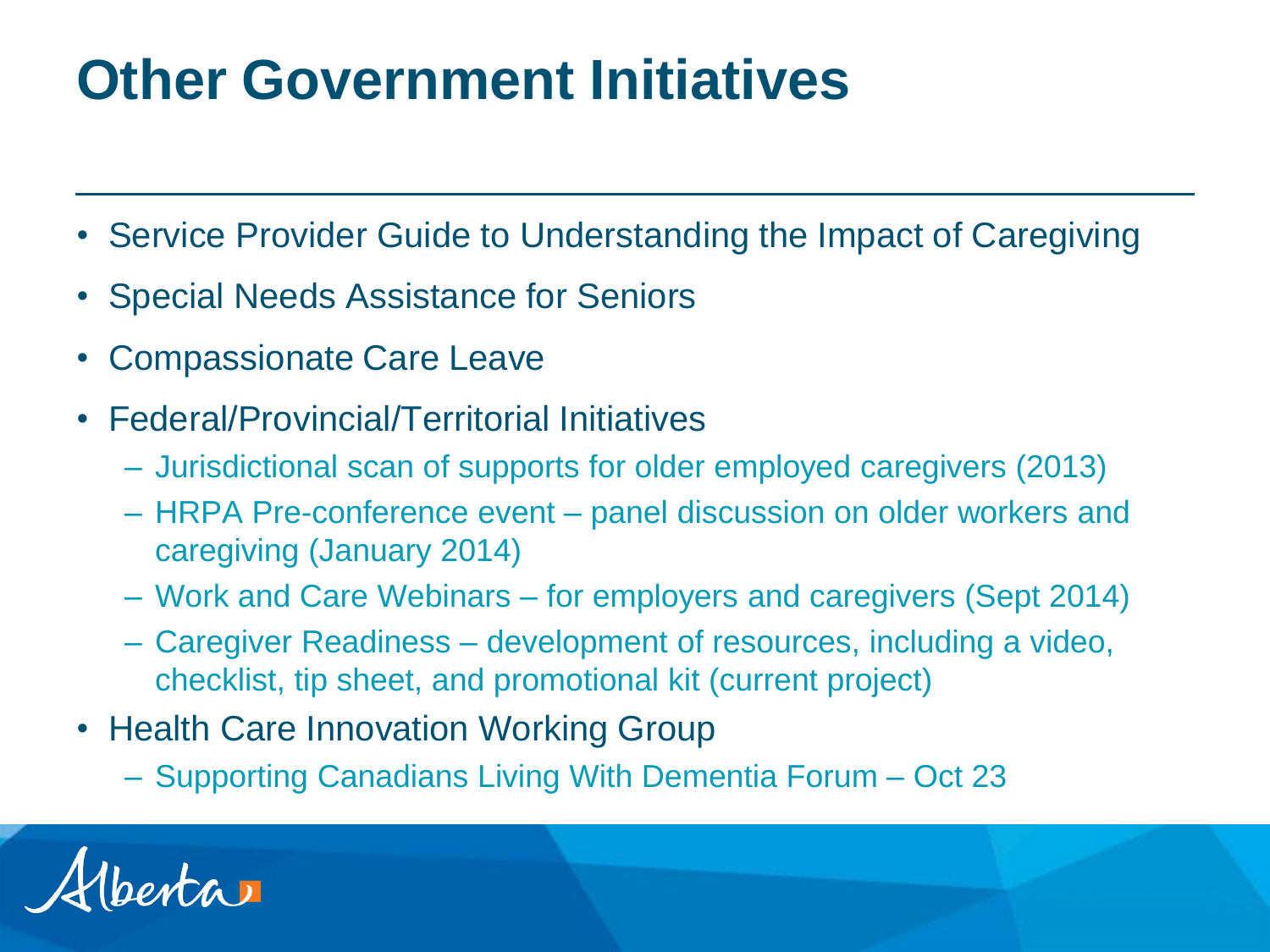#### **Potential Research Questions …**

- What are the unique needs of caregivers from culturally-diverse backgrounds? What are some effective ways of addressing these needs via interventions and policies?
- What are the unique needs of caregivers for diverse diseases, disabilities, and populations? What are effective ways of addressing these needs via interventions and policies?
- What types of interventions foster lower levels of stress and burnout among caregivers? How might these be applied in the Alberta context (particularly rural areas)?
- How do we enhance the capacity of individuals to fulfill their caregiver role while balancing other life demands?